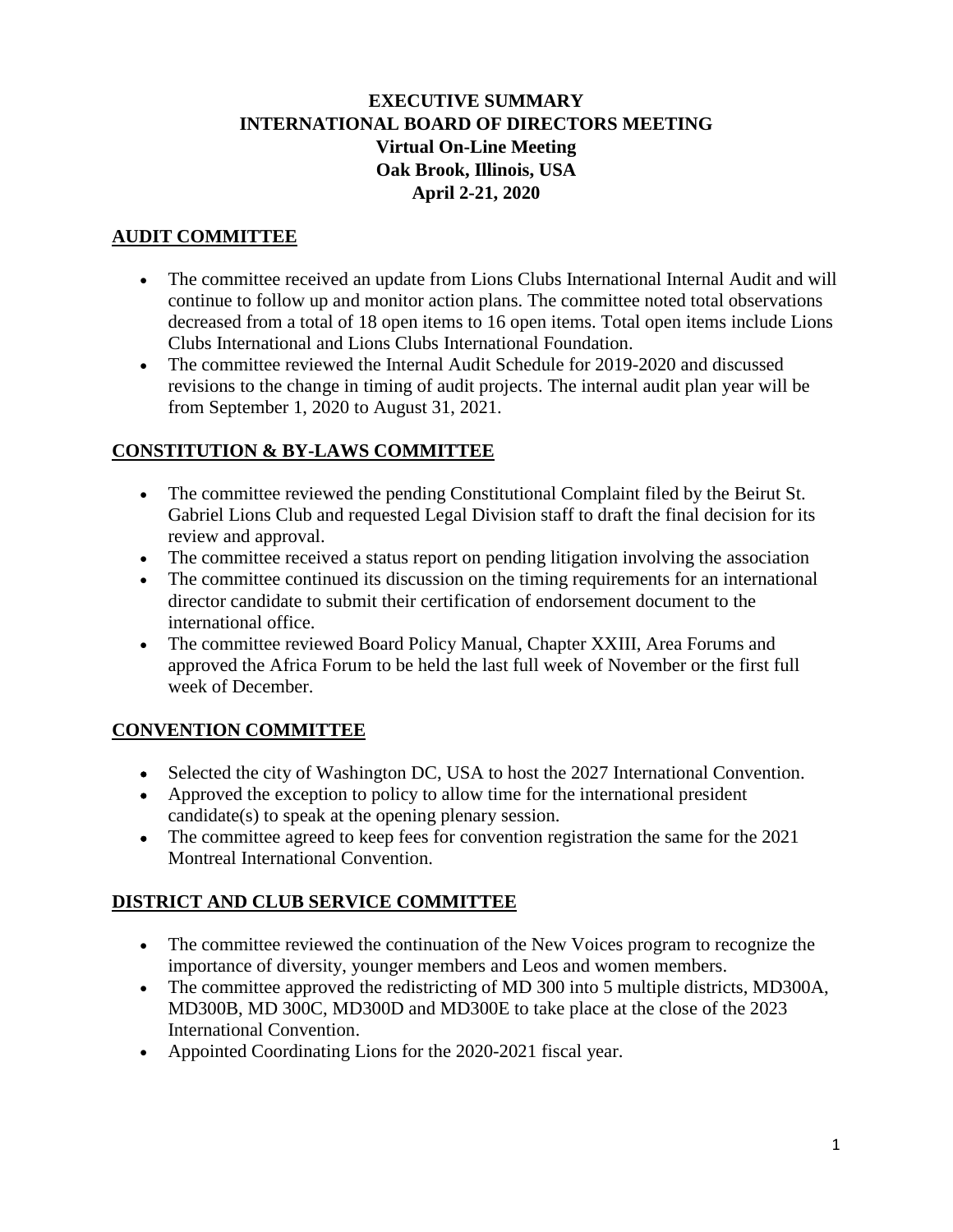- Granted provisional zone status to United Arab Emirates, Somalia, Kingdom of Bahrain, Republic of Kosovo and Republic of Moldova and regional status to the Republic of Bulgaria.
- Amended Board Policy Chapter IX to provide financial support to zone and region chairpersons effective July 1, 2020.
- Amended Chapter VII, Standard Form District By-Laws, Article II, Section 7, by adding new part c. and d. relating to Zone Chairperson Qualifications.
- Amended the responsibilities of a Guiding Lion to encourage the new or rebuilding club to support LCIF.
- Contingent upon passage of an International Constitution and By-Laws Amendment, amended Chapter VII, Exhibit A, B, and C. of the Board Policy Manual concerning vacancy filling procedures.
- The committee discussed the inability of the district governor to replace non-functioning cabinet positions that are appointed and believes that the district governor should be able to replace appointed positions as needed. The committee will discuss this further to understand the impact and strategies for possible implementation.
- Amended the Standard Form District By-Laws, Article V., Section 1. to reference the definition of the voting members in the cabinet as defined in Article VI, Section 2 of the district constitution.
- Revised the Board Policy Manual by removing the process for provisional district to promote the first vice district governor before March 1<sup>st</sup> as the process is no longer needed.
- Amended the definition of immediate past club president outlined in Standard Form Club By-Laws, to open the position of club LCIF coordinator position to Lions other than the immediate past club president.
- Revised the position of the district and multiple district global service team coordinator as outlined in the Standard Form District and Multiple District By-Laws, to include advocacy champion as a responsibility of these positions.

# **FINANCE & HEADQUARTERS OPERATION COMMITTEE**

- The committee received an update from Merrill Lynch Bank of America, the association's investment consultants, on the Lions Clubs International Investment Fund, Retirement Income and 401(k) plans' economic and capital market overview.
- The committee reviewed the third quarter forecast and the estimated revision based on the impact of COVID-19 finding merit in the report of this forecast.
- The committee reviewed the approved budget summaries from each of the committees of the board. The fiscal year 2020-2021 budget will be updated and approved at the June 2020 board meeting.
- The committee approved a request from Multiple District O for relief on a 30% tax imposed on any dues payments via bank or credit card from Argentina.
- The committee approved a request from Multiple District 412 A requesting permission to open a trust account for deposit and retention of dues.
- The committee discussed the impact of the convention cancellation on the dues increase amendment as well as potential revisions to the resolution. Additional information will be provided for discussion at the June 2020 board meeting.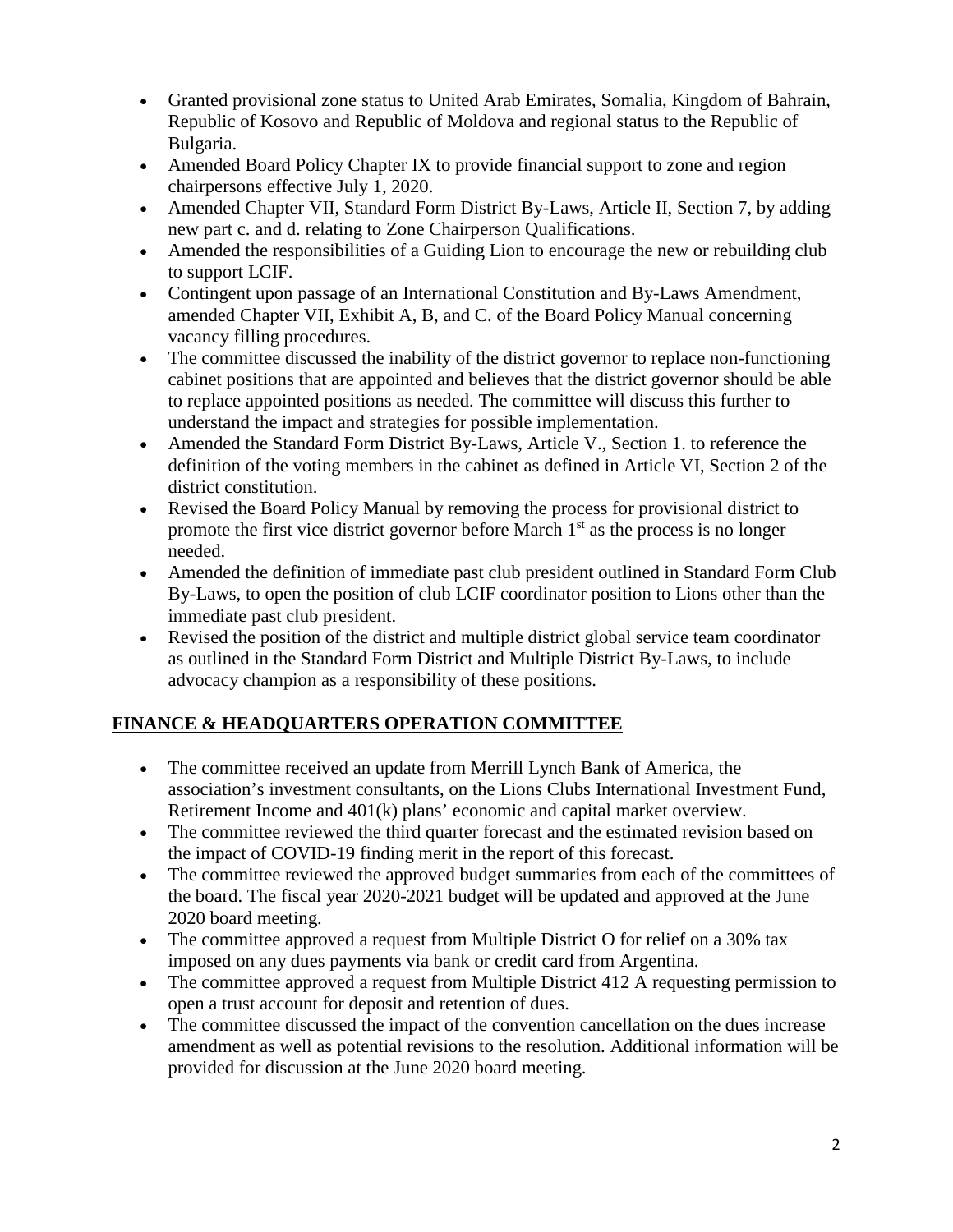## **LEADERSHIP DEVELOPMENT COMMITTEE**

- Approved the proposed institutes schedule and grants for leadership development training in 2020-2021. For 2020-2021, the institute grant award amount will be increased to US\$1,800 (increased from US\$1,200) for single districts and US\$750 (increased from US\$500) for undistricted provisional districts, regions, or zones.
- Confirmed support for developing an alternative plan for the concluding Day 4 of the FVDG/DGE Seminar, due to the cancellation of the 2020 International Convention.
- As of December 31, 2019, access to the upgraded Lions Learning Center (LLC powered by Litmos) was provided to all Lions and Leos. As of March 31, 2020, there have been 8,067 users who have accessed the upgraded LLC.
- Apart from the FDI in Louisville, KY, USA, in mid-September 2020, all institutes next year will be scheduled starting in December 2020.
- Effective for 2020-2021, all new applicants certified through the Lions Certified Instructor Program (LCIP) must attend an in-person LCIP training. LCIP certifications will be only in official languages through June 2024.

# **LONG RANGE PLANNING (JANUARY 2020 MEETING REPORT)**

- The current LCI Forward plan was reviewed in its entirety. Topics discussed included increasing service reporting, progress on Campaign 100, enhanced brand visibility, Global Action Team support, and financial forecasts.
- Progress on the new version of the strategic plan was discussed and the committee acknowledged that more time would be needed to develop this plan.
- Candidates seeking the office of international president during the 2020 International Convention would need to declare their intention to run for office in writing with the Legal Division by April 28, 2020.

## **MARKETING COMMUNICATIONS COMMITTEE**

- PR Grant funding was increased for next year due to demand and exhaustion of current funds this year.
- Regional brand templates and PSA development were reviewed, designed to bring marketing materials, signage and resources direct to clubs. Global launch will be early next fiscal year online and via communications to Marketing Chairperson and GAT.
- COVID-19 marketing plans were reviewed. The committee approved the proactive work being done in this area during the time of global crisis.
- Email consolidation launch plans were discussed and moved forward. The committee reviewed the digest model for club, district and multiple district levels and approved the plan.
- PR Grant reporting was discussed, with specific attention placed on providing a comprehensive analysis of the outcomes of their LCI-funded project.
- The committee discussed new proposals for messaging in the next generation of LCI Forward.